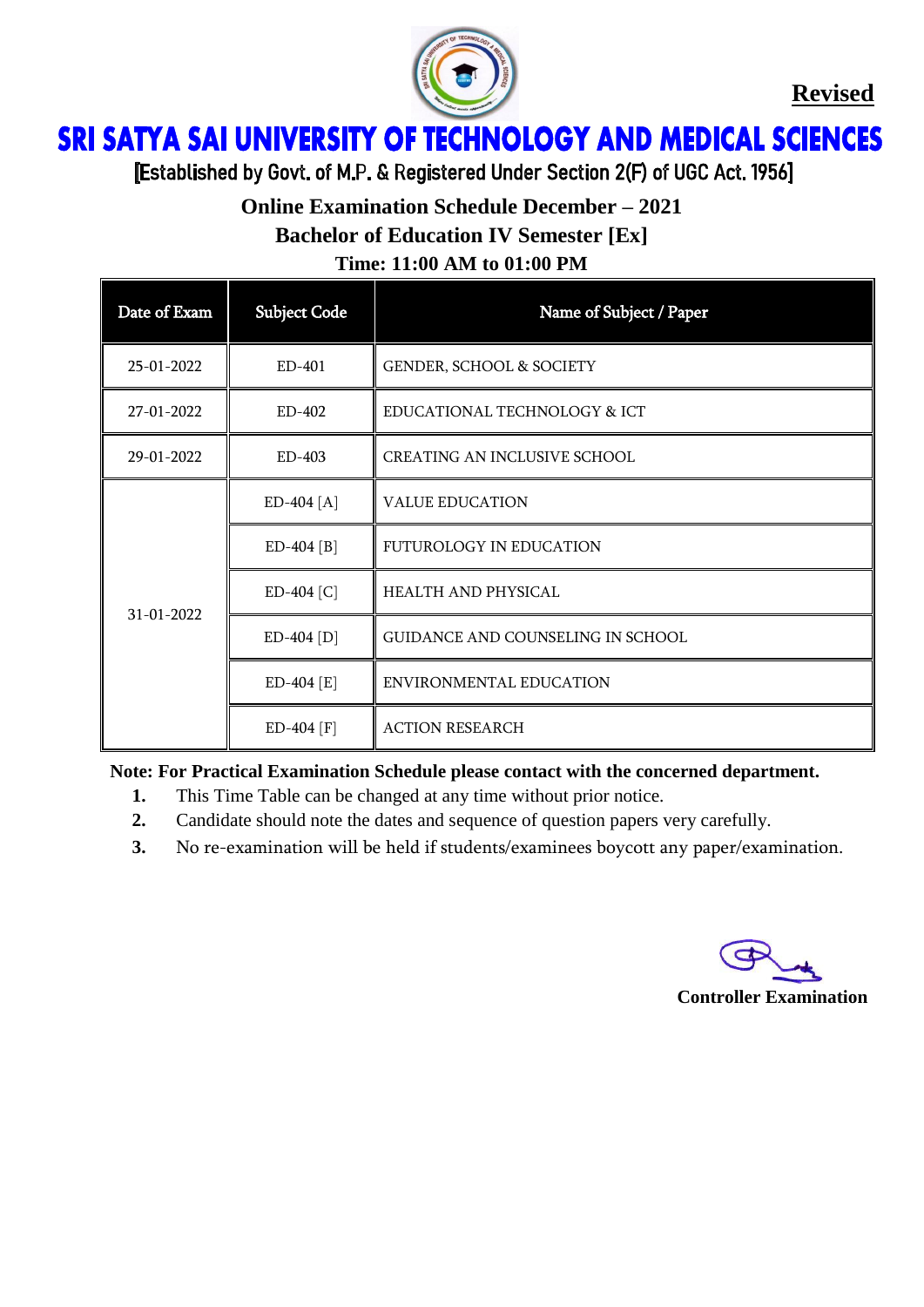

**Revised**

## **SRI SATYA SAI UNIVERSITY OF TECHNOLOGY AND MEDICAL SCIENCES** Ï

[Established by Govt. of M.P. & Registered Under Section 2(F) of UGC Act. 1956]

**Online Examination Schedule December – 2021 Bachelor of Education III Semester [Regular/Ex] Time: 11:00 AM to 01:00 PM**

| Date of Exam | <b>Subject Code</b> | Name of Subject / Paper                |
|--------------|---------------------|----------------------------------------|
| 22-01-2022   | ED-301              | PEDAGOGY OF A SCHOOL SUBJECT PART - II |

**Note: For Practical Examination Schedule please contact with the concerned department.**

- **1.** This Time Table can be changed at any time without prior notice.
- **2.** Candidate should note the dates and sequence of question papers very carefully.
- **3.** No re-examination will be held if students/examinees boycott any paper/examination.

**Controller Examination**